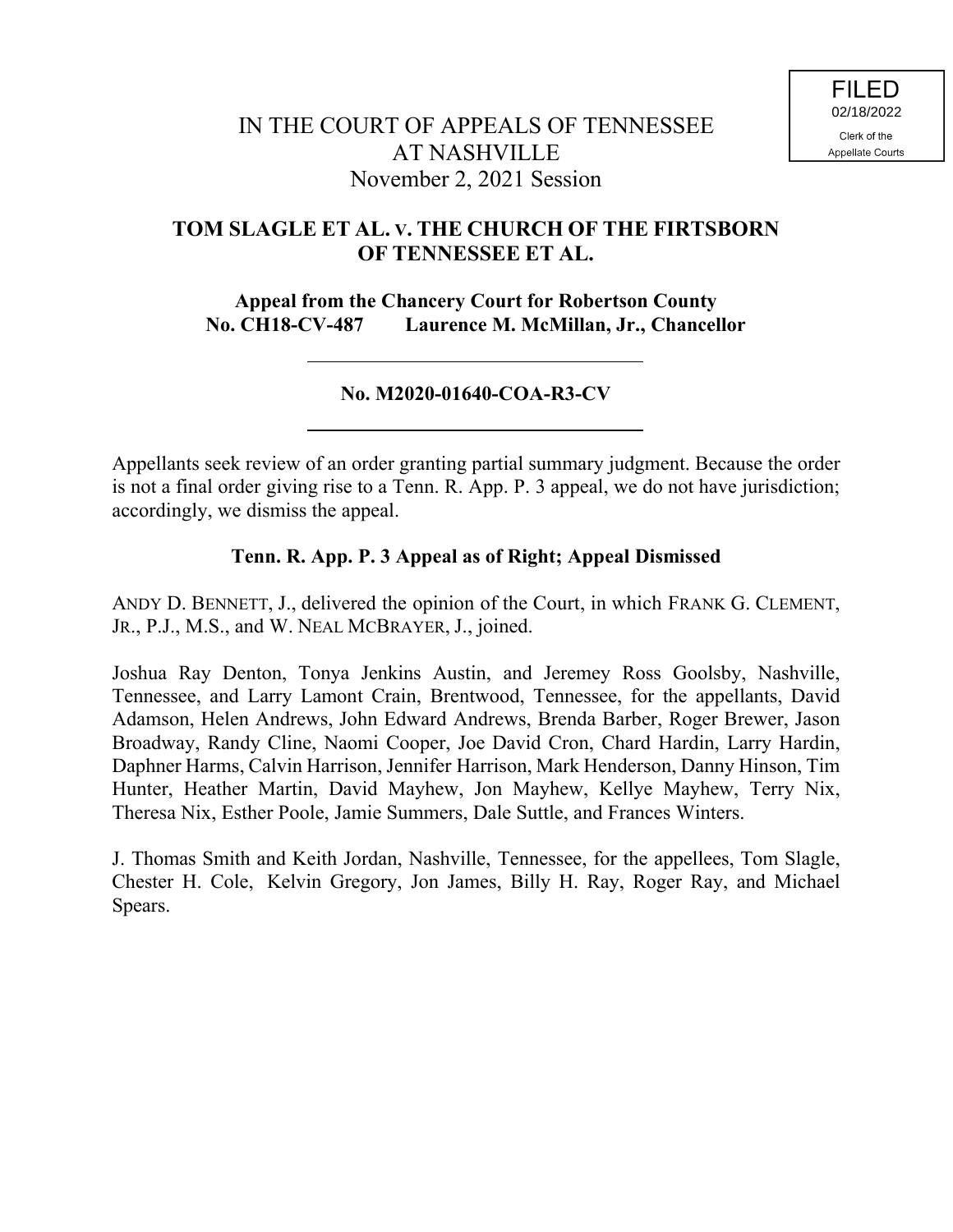#### **MEMORANDUM OPINION**<sup>1</sup>

This appeal arises out of one of several consolidated lawsuits seeking to quiet title to church property after a church split into two factions. Appellants seek review, pursuant to Rule 3 of the Tennessee Rules of Appellate Procedure, of an order granting partial summary judgment to the Appellees, which they contend resolved all issues arising in the case being appealed, case No. CH18-CV-487. The order expressly states that it is interlocutory and the question of damages remains to be determined. Appellees moved to dismiss the appeal on the basis that no final judgment has been entered, precluding a Rule 3 appeal. This Court initially denied the motion, without prejudice to the parties' ability to address this issue in their briefs and at oral argument. The parties have done so, and the Appellees have renewed their motion to dismiss.

The order's stated interlocutory nature implicates our jurisdiction to consider this appeal. A party is entitled to an appeal as of right only after the trial court has entered a final judgment. TENN. R. APP. P. 3(a). A final judgment resolves all the claims between all the parties, "'leaving nothing else for the trial court to do.'" *In re Estate of Henderson*, 121 S.W.3d 643, 645 (Tenn. 2003) (quoting *State ex rel. McAllister v. Goode*, 968 S.W.2d 834, 840 (Tenn. Ct. App. 1997)). An order that adjudicates fewer than all the claims between all the parties is subject to revision at any time before the entry of a final judgment and is not appealable as of right. TENN. R. APP. P. 3(a); *In re Estate of Henderson*, 121 S.W.3d at 645. "Unless an appeal from an interlocutory order is provided by the rules or by statute, appellate courts have jurisdiction over final judgments only." *Bayberry Assocs. v. Jones*, 783 S.W.2d 553, 559 (Tenn. 1990). An appeal may be had from an otherwise interlocutory order by way of Rules 9 or 10 of the Tennessee Rules of Appellate Procedure or Tennessee Rule of Civil Procedure 54.02, but those avenues were not pursued in this case.

The order expressly states that "this partial summary judgment is interlocutory in character." Despite the court's use of the word "interlocutory" in its grant of "partial summary judgment," Appellants argue that "[t]he trial court granted the [Appellees'] motion for summary judgment declaring the rights and obligations of the parties in such a way that the remainder of Appellant's claims were rendered moot and dismissed [their] 2018 Action." The order is not that precise, and it does not appear that all of the issues in the complaint have been adjudicated by the order or otherwise. For example, Appellants

 $\overline{a}$ 

 $<sup>1</sup>$  Rule 10 of the Rules of the Court of Appeals states:</sup>

This Court, with the concurrence of all judges participating in the case, may affirm, reverse or modify the actions of the trial court by memorandum opinion when a formal opinion would have no precedential value. When a case is decided by memorandum opinion it shall be designated "MEMORANDUM OPINION", shall not be published, and shall not be cited or relied on for any reason in any unrelated case.